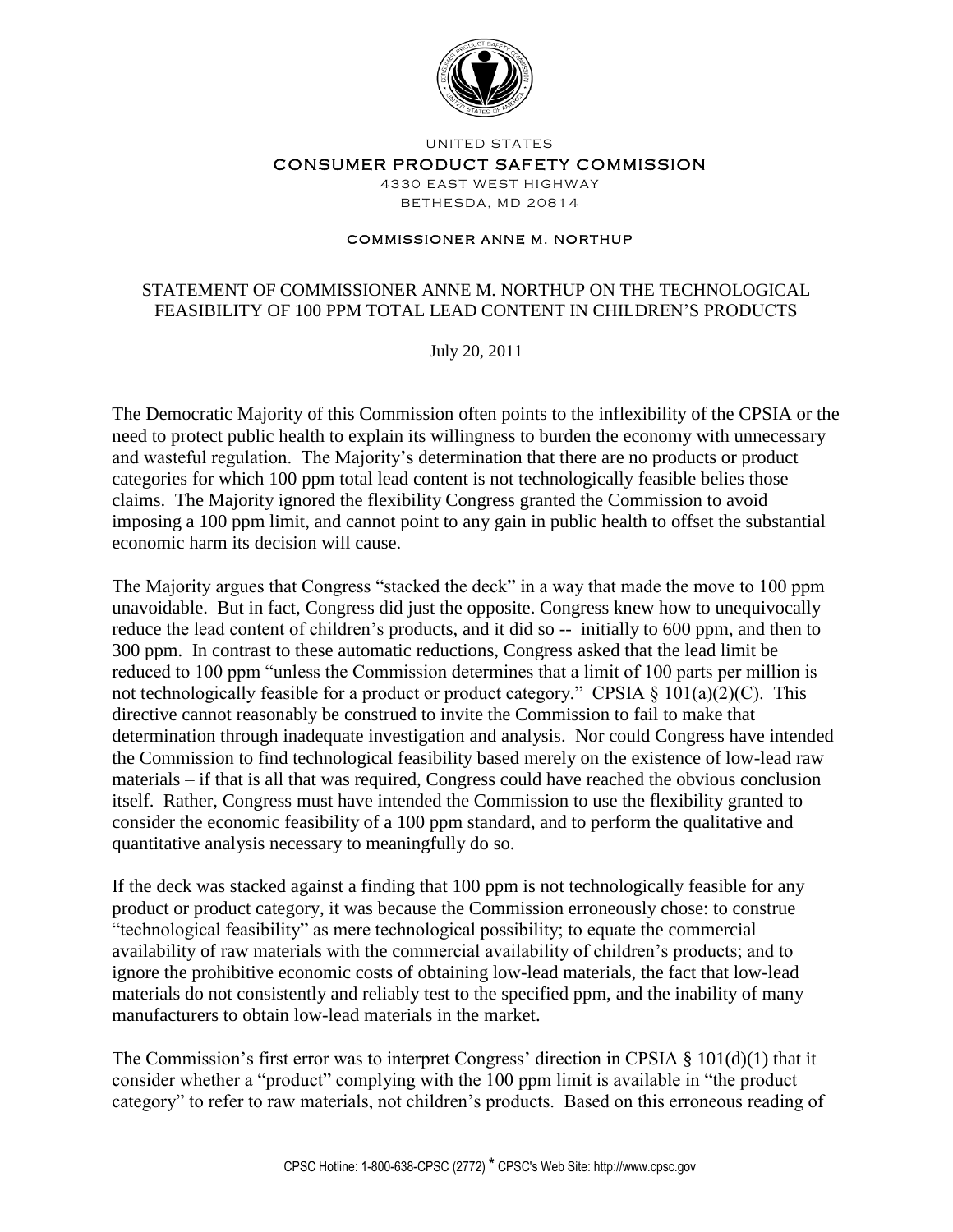$\overline{a}$ 

the statute, the Commission was able to rely on raw materials tests with no link to any identifiable children's product as its basis for concluding that "most" children's products on the market today already satisfy the 100 ppm standard.

Although the commercial availability of substitute low-lead raw materials appropriate for use in children's products is a consideration in determining the technological feasibility of 100 ppm children's products under CPSIA  $\S$  101(d)(2), the fact that it merely exists is simply not enough. A common sense reading of "technological feasibility", as well as judicial constructions of analogous statutes, confirm that Congress intended the Commission to consider not just the physical possibility of manufacturing a product with 100 ppm of lead, but whether it is economically feasible to produce and market the product.

But the analytical approach taken by the Commission completely ignored economic feasibility. As long as "low-lead materials are available, but are available only at higher prices" the Commission assumed technological feasibility, because "there is no economic basis for determining at what point a cost increase would make production not technologically feasible."<sup>1</sup> Even if it were plausible that economists cannot identify in the abstract prohibitively high production costs, this Commission should at least know it when it sees it. And the Commission had before it evidence, explicit in the published Briefing Package, that the costs associated with a 100 ppm lead limit will be substantial and will drive products and businesses from the market.

Even without considering economic feasibility, the Commission's conclusion that low-lead materials are available as substitutes for the materials currently used in children's products is inconsistent with the record. The conclusion is supported only by evidence that some suppliers expressed a willingness to provide some quantity of the materials. There is no evidence that the materials offered reliably contain the low-lead level specified, or that they are accessible to the manufacturers that would be required to use them to meet a 100 ppm standard. To the contrary, evidence obtained by the Commission demonstrated that suppliers were unable to provide materials that consistently met the specified low-lead standard, and that materials specified as low-lead were not accessible to many manufacturers.

The Majority wholly fails to account for the fact that an unavoidable 15% variability in test results at the 100 ppm level causes fully compliant products to fail tests. As a result, a product must have no more than 87 ppm in order to reliably and consistently test at no higher than 100 ppm. And that in turn means that an 87 ppm lead limit must be both technologically possible *and* economically feasible before the 100 ppm limit could be found to be technologically feasible. Neither conclusion is supported by the evidence before the Commission.

The decision on the record before the agency to require all children's products to reduce from 99.97% lead free to 99.99% lead free is also without a compelling policy justification. Only days ago, President Obama reiterated his call for the CPSC and other independent federal agencies to produce a regulatory system that protects "public health, welfare, safety and our environment while promoting economic growth, innovation, competitiveness and job creation."

<sup>&</sup>lt;sup>1</sup> Staff Responses to Commissioner Questions, July 8 2011 ("Staff Responses") at 24-25 (Response to Northup Question 15).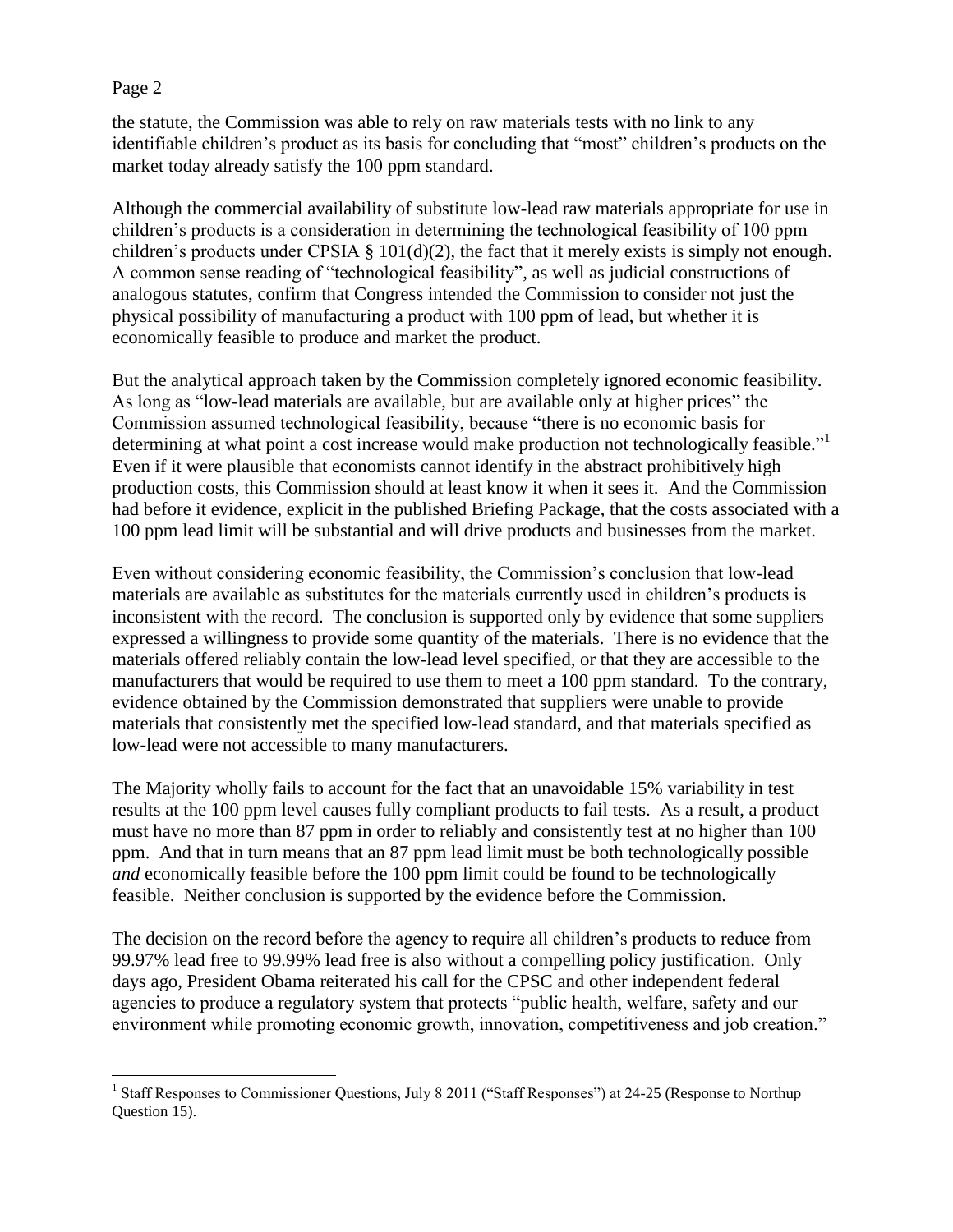Decisions should be made "only after consideration of their costs and benefits (both quantitative and qualitative)." Executive Order 13579 (7/11/11).

With respect to the regulatory decision at issue here, the Commission determined that the contribution of products containing between 100 ppm and 300 ppm lead to the overall lead exposure in children is minimal. In addition, staff has identified significant economic impacts that are likely to result from setting a 100 ppm lead limit, including: the need to use more expensive low-lead materials rather than the nonconforming materials used today; the costs associated with reengineering products to make use of new materials; the costs of making leaded components inaccessible; increased testing costs; increased consumer prices; reductions in the types and quantity of children's products available to consumers; businesses exiting the children's product market; manufacturers going out of business; reduction in the utility of products due to the substitution of materials; reduction in the durability of products due to the substitution of materials; and, the loss of the value of all inventory not satisfying the new standard. Yet contrary to the President's directive, the Commission failed to quantify the harm. Indeed, the Commission's Majority opted to ignore the Executive Order because it states only that the agency "should" follow it, and the Commission can therefore not be compelled to do so.

There is no public policy justification for causing substantial economic harm with no offsetting improvement in product safety, and the Majority's vote to do so violates both the spirit and letter of the President's Executive Order.

# **Legal Framework**

Section 101(a) of the Consumer Product Safety Improvement Act of 2008 ("CPSIA") (15 U.S.C. § 1278a(a)), provides that the total lead content limit by weight in any part of a product designed or intended primarily for children 12 years old and younger, is limited to 600 parts per million ("ppm") 180 days after passage of the Act, 300 ppm as of August 14, 2009, and 100 ppm as of August 14, 2011, unless the Commission determines that a limit of 100 ppm "is not technologically feasible for a product or product category." In the latter event, the Commission is required to establish by regulation the lowest amount of lead below 300 ppm that it determines to be technologically feasible to achieve for that product or product category. The Commission may not find that a limit of 100 ppm is not technologically feasible for a product or product category without analyzing the public health protections associated with substantially reducing lead in children's products.

Thus, the CPSIA reflects that unlike with respect to the imposition of the 600 ppm and 300 ppm standards, Congress intended the Commission to exercise discretion before adopting a 100 ppm standard, and to refrain from doing so if it "determines that a limit of 100 parts per million is not technologically feasible for a product or product category." CPSIA  $\S 101(a)(2)$ (C). Implicit in the imposition of this condition was the requirement that the Commission make a reasonable effort to determine whether a 100 ppm limit is not technologically feasible. Congress would not have required the limit to drop to 100 ppm unless the Commission proved a negative, without also expecting the Commission to endeavor to do so. Otherwise, the Commission could circumvent Congress' intent merely by inaction. As discussed in the balance of my Statement, I believe the Majority's failure to determine that 100 ppm is not technologically feasible is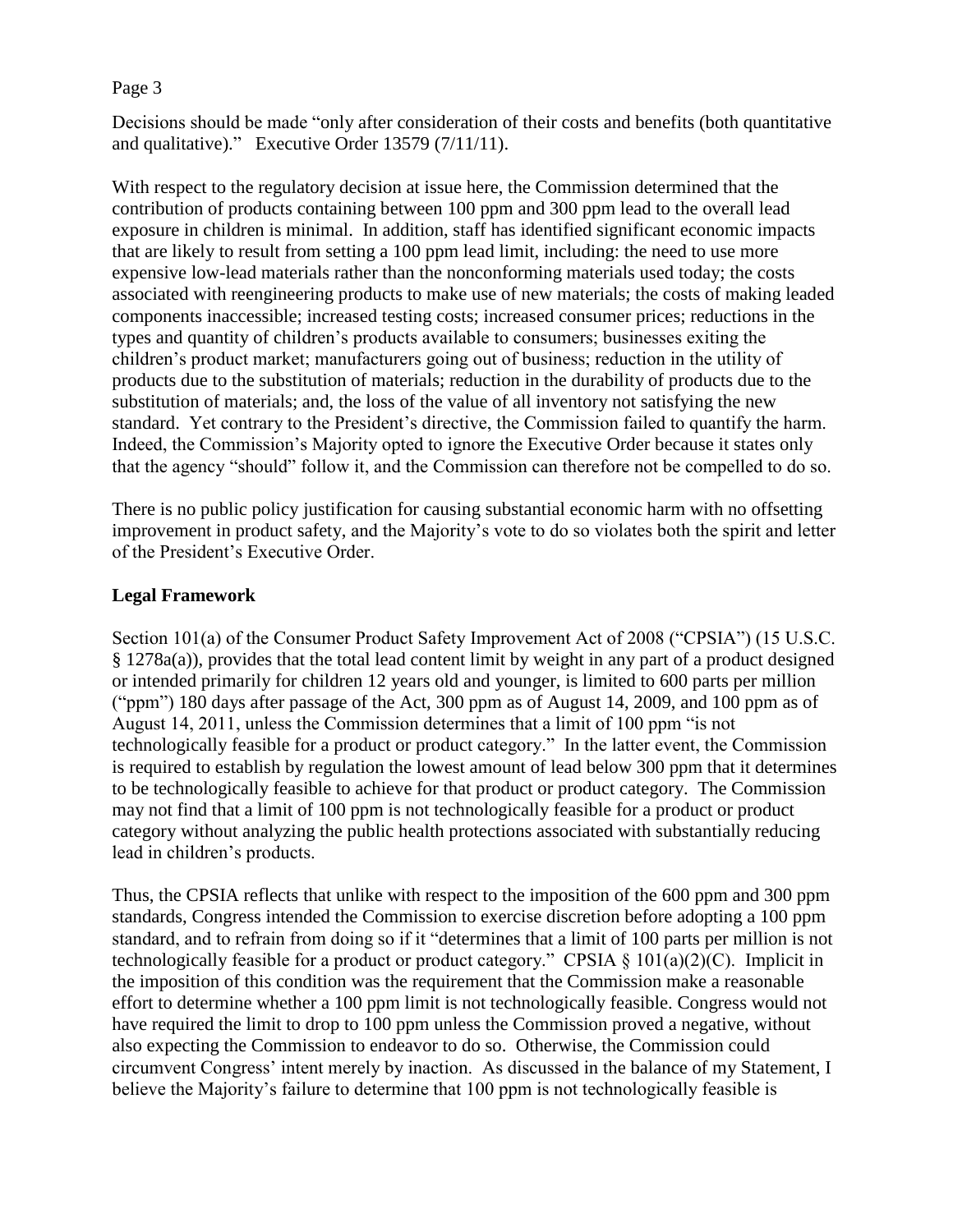attributable in part to the Commission's failure to obtain the qualitative and quantitative information necessary to perform a thorough and reasoned analysis of the question.

To guide the exercise of the Commission's discretion, Congress provided in Section 101(d) of the CPSIA (15 U.S.C. § 1278a(d)) that a lead limit shall be deemed technologically feasible with regard to a product or product category if:

- (1) a product that complies with the limit is commercially available in the product category;
- (2) technology to comply with the limit is commercially available to manufacturers or is otherwise available within the common meaning of the term;
- (3) industrial strategies or devices have been developed that are capable or will be capable of achieving such a limit by the effective date of the limit and that companies, acting in good faith, are generally capable of adopting; or
- (4) alternative strategies, best practices, or other operational changes would allow the manufacturer to comply with the limit.

Although these requirements are listed in the disjunctive, they are all ways of addressing the same fundamental standard: commercial availability. The first prong addresses whether such products are already offered for sale. The remaining three identify various ways that existing products could be brought into compliance, either through "commercially available" technology, industrial strategies or devices that companies "acting in good faith, are generally capable of adopting", or alternative strategies, best practices, or other operational changes. But all of them require consideration of whether there are commercially reasonable ways for children's products to be manufactured, marketed and sold with 100 ppm of lead.

# **The Incremental Public Health Protection Achieved By Requiring Children's Products to Reduce from 99.97% Lead Free to 99.99% Lead Free is Minimal**

CPSIA  $\S$  101(a)(2)(C) provides that the Commission may find that 100 ppm is not technologically feasible for any product or product category only "after analyzing the public health protections associated with substantially reducing lead in children's products." Commission staff undertook this analysis and concluded that "the contribution of products containing between 100 ppm and 300 ppm lead to the overall lead exposure in children is minimal. $^{52}$ 

Commission staff also addressed claims made by the American Academy of Pediatricians (AAP) that exposure to children's products containing less than 300 ppm of lead is harmful and, in particular, that swallowing objects containing 300 ppm of lead or less measurably reduces a child's IQ. According to Commission staff, these conclusions by AAP were based on an "incorrect characterization of a CPSC staff analysis first released in 2005." In fact, the Commission reached no conclusion concerning whether swallowing an object containing even as much as 600 ppm of lead would cause excess lead exposure, and drew no link between acute

 $\overline{a}$ <sup>2</sup> CPSC Response to Commissioner Nord's Questions (Second Set): Technological Feasibility of 100 Parts Per Million Total Lead Content Limit (July 12, 2011), at 2.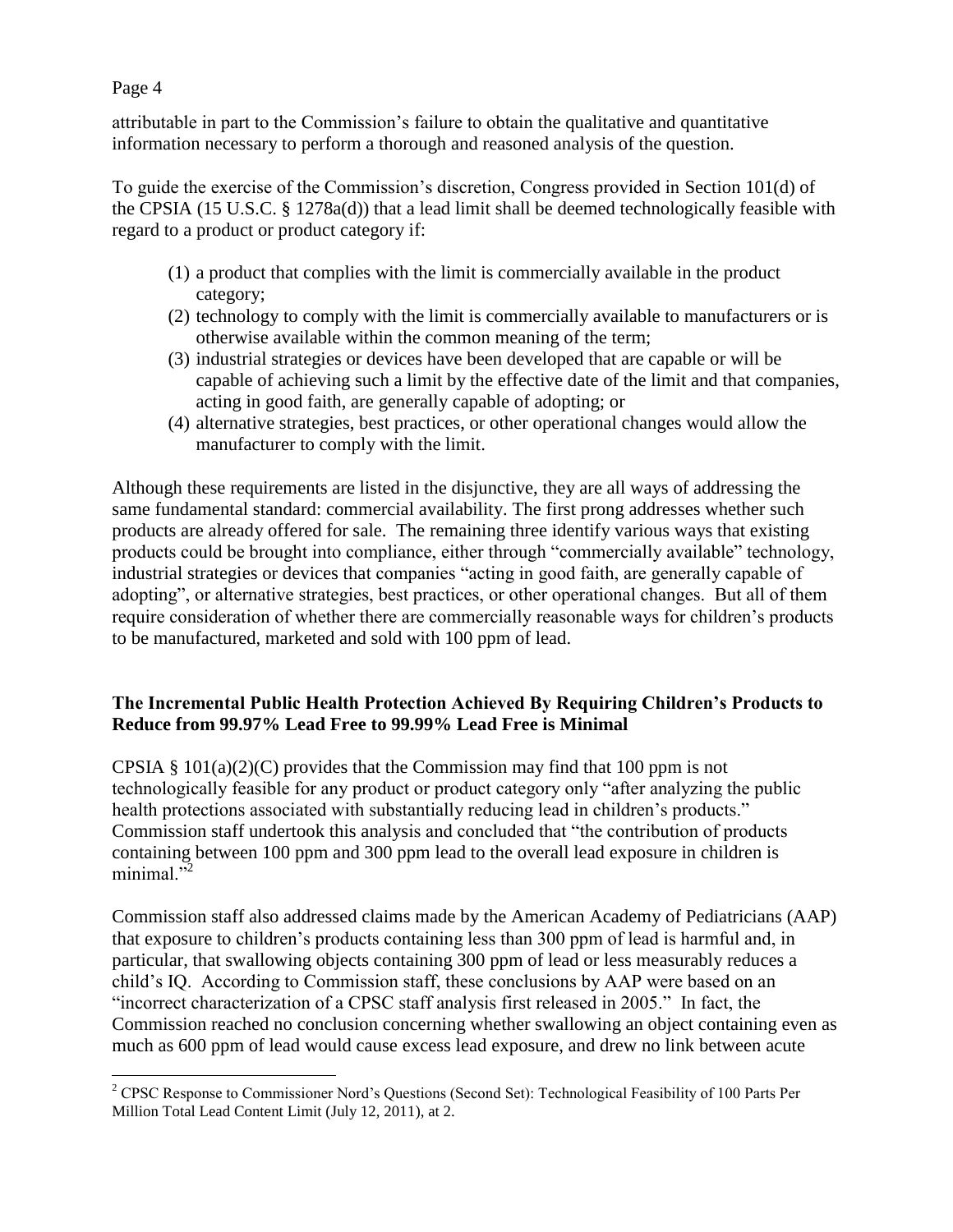exposure to any level of lead and IQ loss. Indeed, "staff does not have data showing that children's products containing up to 300 ppm will result in excess exposures to lead."<sup>3</sup>

As staff explains, studies cited by AAP estimating the health and economic effects of excess lead exposure are "based on populations of children with significant environmental exposure to lead", such as lead-based paint in older housing or products that contained high levels of lead. *Id*. But according to Commission staff, "no information or studies were presented by [AAP] concerning exposure estimates for children who use specific products containing relatively low concentrations of lead (i.e., up to 300 ppm)." *Id.*

# **The Majority Conflates the Lead Content of An Unidentified Selection of Materials with the Lead Content of "Most" Children's Products in the Market Today, and Ignores Direct Evidence that Many Toys and other Children's Products Currently Exceed 100 ppm of Lead**

CPSIA § 101(d)(1) directs the Commission to find 100 ppm to be technologically feasible *with regard to a product or product category* if "a product that complies with the limit is commercially available in the product category." Neither Congress nor the Commission define what "product" or "product category" means in this context, but the purpose and contextual language of the statute clearly indicates that the phrase refers to children's products and children's product categories.

Rather than adopt this common sense and contextually consistent construction, the Commission chose to interpret "product" or "product category" under  $\S 101(d)(1)$  to refer to the raw materials used in the manufacture of children's products. According to the Staff Briefing Package, "CPSC staff interpreted the commercial availability of products that comply with the lead content limit to mean that a *compliant material* or component is available in the marketplace, as evidenced by its use or purchase by manufacturers, *or a stated willingness or ability of the supplier to make a material* or component *available.*" Briefing Package at 14 (emphasis added). Thus, according to staff and the Majority, as long as a supplier *states a willingness* to sell some low-lead material that could *theoretically* be substituted for the 300 ppm material currently used by every manufacturer of a particular product, then "products" within a "product category" are commercially available at the lower lead limit. In addition to being an unreasonable construction of the terms "product" and "product category" in  $\S$  101(d)(1), this approach does not even make sense. As many commenters stated and as detailed below, the fact that a supplier *offers for sale* a specified low-lead material does not mean the material delivered will reliably and consistently test to the specified level. Moreover, even when a reliable low-lead substitute for a material can be obtained, it is a *feasible* alternative only if it can be obtained for a price at which the commercial viability of the particular product can be maintained.

The evidence before the Commission did not support the conclusion that products complying with a 100 ppm limit are commercially available in all product categories. The Commission could reasonably find that a children's product is commercially available at 100 ppm only through lead content data that can be linked to the particular product. But the datasets the staff

 $\overline{a}$ <sup>3</sup> Consumer Product Safety Commission Staff Briefing Package: Technological Feasibility of 100 Parts Per Million Total Lead Content Limit (June 22, 2011) ("Briefing Package"), at 38.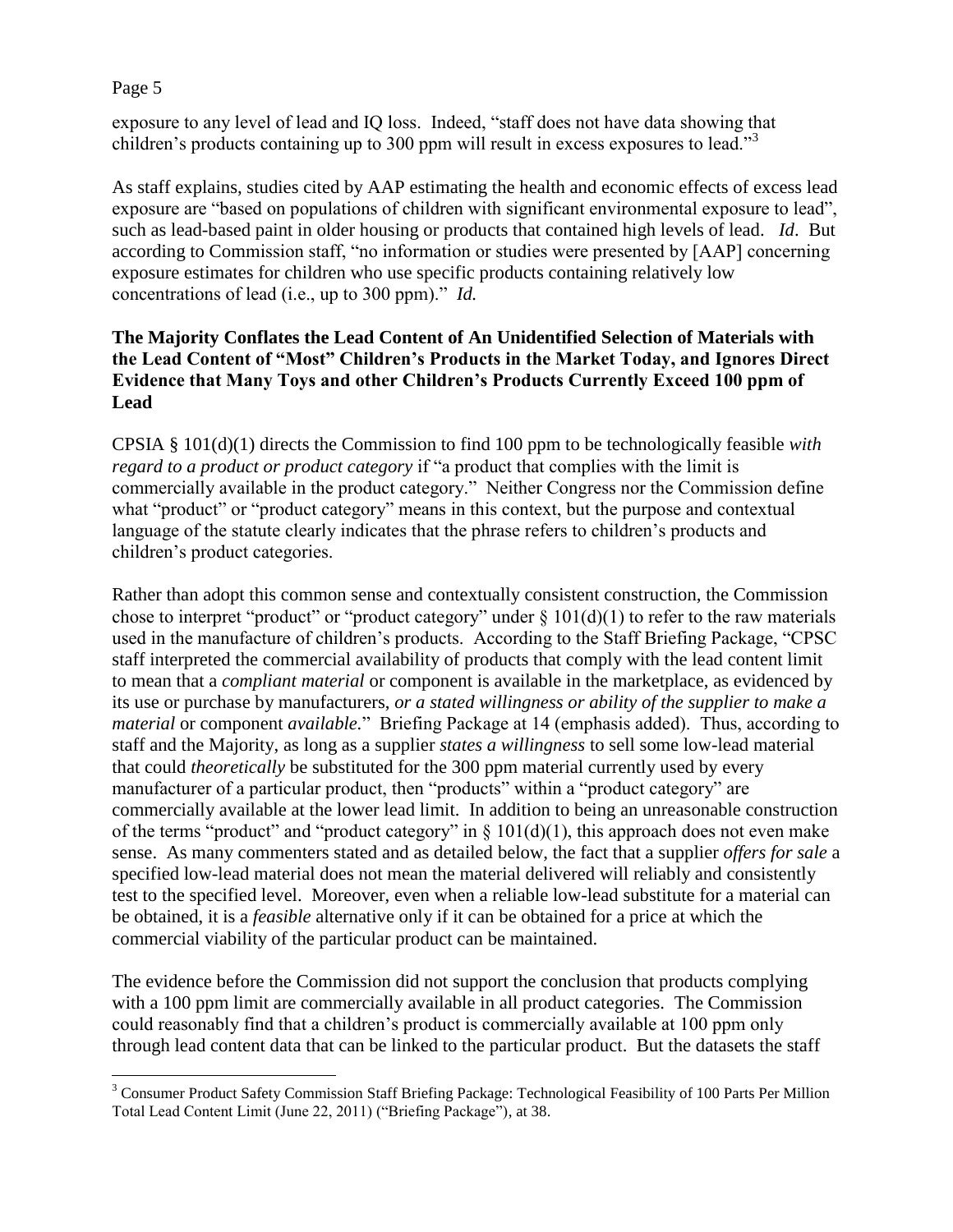$\overline{a}$ 

relied on to establish the current lead level of children's products "do not offer details about the materials or products tested." Briefing Package at 5; *see also* Staff Responses at 7 (the datasets "did not specifically identify the material or the product"). Moreover, notwithstanding the Briefing Package's characterization of the SGS laboratory data principally relied on by staff as "present[ing] the results of testing of thousands of toy samples", the data was *not* comprised exclusively of tests performed on children's products.<sup>4</sup>

There is therefore no way to know whether the tests are representative of 1% of all children's products or 99% of all children's products. Moreover, the SGS data was obtained from tests conducted at a single lab in Shenzhen, China. *Id.* This suggests the scope of products tested may be quite narrow. At the very least, the Commission could have identified the lab's clientele in order to get a sense for the product categories that may have been tested. That information was not obtained. As staff concedes, the only conclusion the Commission could possibly reach from this data is that *of the products tested* most "that complied with a 300 ppm limit would comply with a 100 ppm limit as well." Briefing Package at 5. But even that very narrow conclusion appears to be an overstatement. Of the metal components and materials that tested positive for lead, 18.18% tested at 100-300 ppm, and only 2.05% tested below 100 ppm. That means that a far greater proportion of those containing some lead would fail a 100 ppm standard than would fail a 300 ppm standard. This suggests that for those metal products for which the removal of lead poses a problem, it is far more difficult to achieve 100 ppm than 300 ppm.

Notwithstanding this data's fundamental limitations, staff, and through their vote, the Majority of Commissioners conclude from it that, "for most products and materials, lead content is already low." Briefing Package at 11. In addition to reaching a conclusion not rationally related to the evidence upon which it is purportedly based, the Majority completely ignored substantial evidence more directly on point indicating that a large number of products currently on the market do *not* comply with a 100 ppm limit. Toys `R Us submitted results from tests of 536 toy components. Of the components tested, 373 had over 100 ppm of lead and 163 had 100 ppm of lead or below. *See* Comment 12. This data, which relates to specifically identified products and demonstrates that many do not currently meet 100 ppm, should have been considered. Similarly, the Majority's decision ignores the conclusion of the Commission's Deputy Director, Office of Compliance and Field Operations, that "some manufacturers of children's products are having difficulty complying with the current limit."<sup>5</sup>

# **Economic Feasibility Is a Necessary Element of Technological Feasibility.**

A common sense reading of "technological feasibility" in CPSIA § 101 required the Commission to consider not just the physical possibility of manufacturing a product with 100 ppm of lead, but whether it is economically feasible to produce and market the product. This is because Congress must be assumed to have known that there are materials, both in nature and fabricated, with a

<sup>4</sup> *See* UNITED STATES CONSUMER PRODUCT SAFETY COMMISSION PUBLIC HEARING: CHILDREN'S PRODUCTS CONTAINING LEAD, TECHNOLOGICAL FEASIBILITY OF 100 PPM FOR LEAD CONTENT (February 16, 2011), Hearing Transcript at 67 (SGS spokesman Sanjeev Gandhi stated only that "*most* of the products from which this data has been taken . . . are children's products").

 $5$  The Technological Feasibility of Reducing Lead Content to 100 ppm: Compliance Data (6/29/2011) ("Compliance" Data Memo") at 4.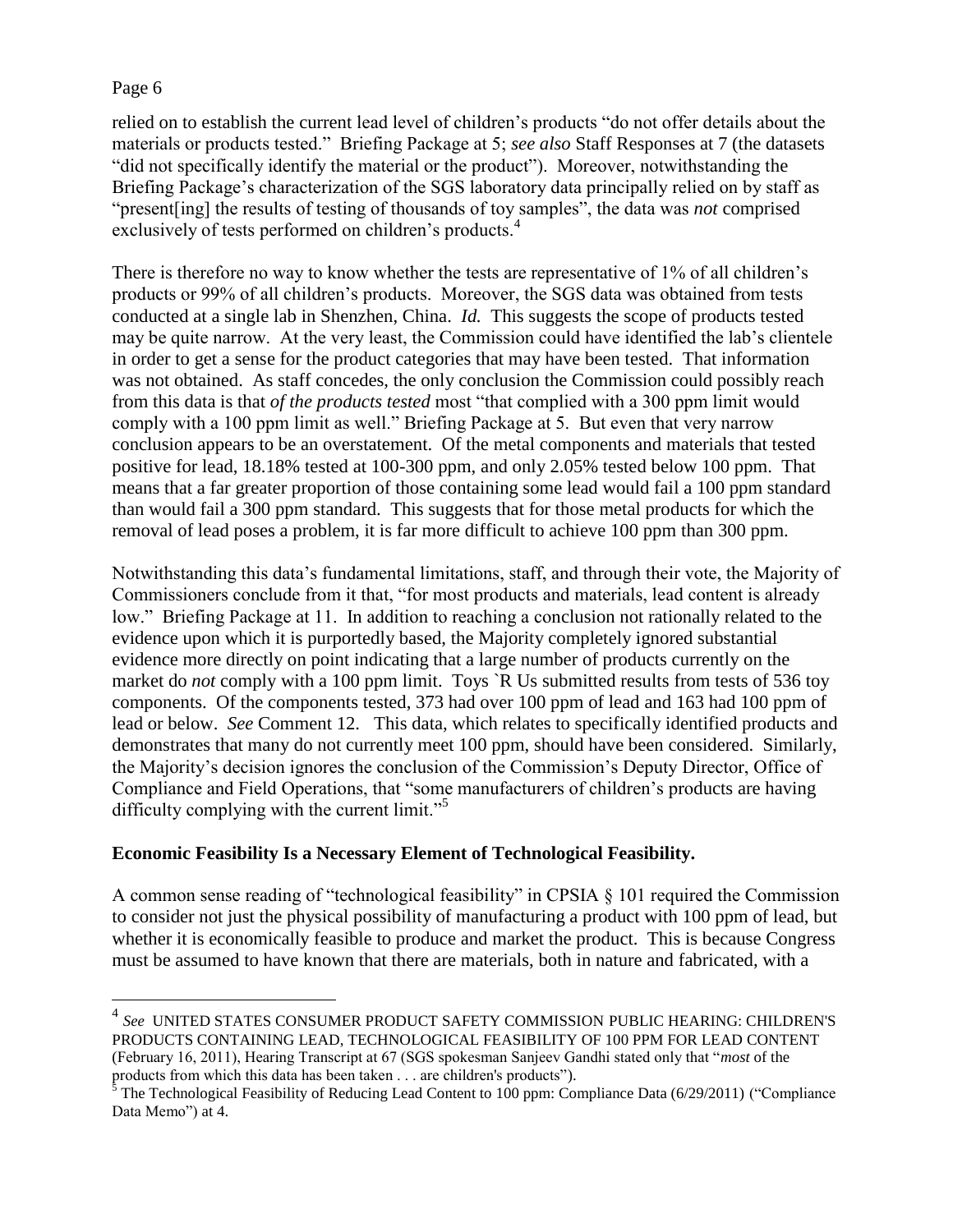lower lead content than 100 ppm. Congress did not need the CPSC to tell it that any product currently made out of one material could theoretically also be made from a substitute lower lead material, such as wood, natural fibers, virgin steel or virgin plastic. Congress must therefore have meant something more than merely "technological possibility."

Judicial construction of other statutes in which Congress called for a feasibility analysis confirm that Congress intended the common sense requirement that the Commission consider the economic feasibility of products and product categories with 100 ppm of lead. In *Honeywell Int'l v. EPA*, 374 F.3d 1363 (D.C. Cir. 2004), the court explained that "technical feasibility" necessarily incorporates the concept of economic feasibility:

[E]conomic feasibility is part of technical feasibility. It is often possible to fit a round peg in a square hole if enough money is present to make the round peg fit. In other words, a given change in a manufacturing technique may be "technically feasible" only as compared to some baseline of what it would cost to change the technique.

## 374 F.3d at 1372.

Similarly, the Occupational Safety and Health Act (OSH Act), 29 U.S.C. § 655(b)(5), requirement that OSHA establish worker protection standards "to the extent feasible" is understood to involve consideration of economic as well as technological feasibility. As explained in *AFL-CIO v. Hodgson*, 499 F.2d 467 (D.C. Cir. 1974):

[I]t would comport with common usage to say that a standard that is prohibitively expensive is not "feasible" . . . Congress does not appear to have intended to protect employees by putting their employers out of business – either by requiring protective devices unavailable under existing technology or by making financial viability generally impossible. . . . Standards may be economically feasible even though, from the standards of employers, they are financially burdensome and affect profit margins adversely. Nor does the concept of economic feasibility necessarily guarantee the continued existence of individual employers. It would appear to be consistent with the purposes of the Act to envisage the economic demise of an employer who has lagged behind the rest of the industry in protecting the health and safety of employees and is consequently financially unable to comply with new standards as quickly as other employers. As the effects become more widespread within an industry, the problem of economic feasibility becomes more pressing. For example, if the standard requires changes that only a few leading firms could quickly achieve, delay might be necessary to avoid increasing the concentration of that industry. Similarly, if the competitive structure or posture of the industry would be otherwise adversely affected – perhaps rendered unable to compete with imports or with substitute products – the Secretary could properly consider that factor. These examples are offered not to illustrate concrete instances of economic unfeasibility but rather to suggest the complex elements that may be relevant to such a determination.

499 F.2d at 477-78 (citations omitted). *See also AFL-CIO v. Brennan*, 530 F.2d 109, 123 (3d Cir. 1975) (while Congress contemplated that OSH Act rulemaking could force the closure of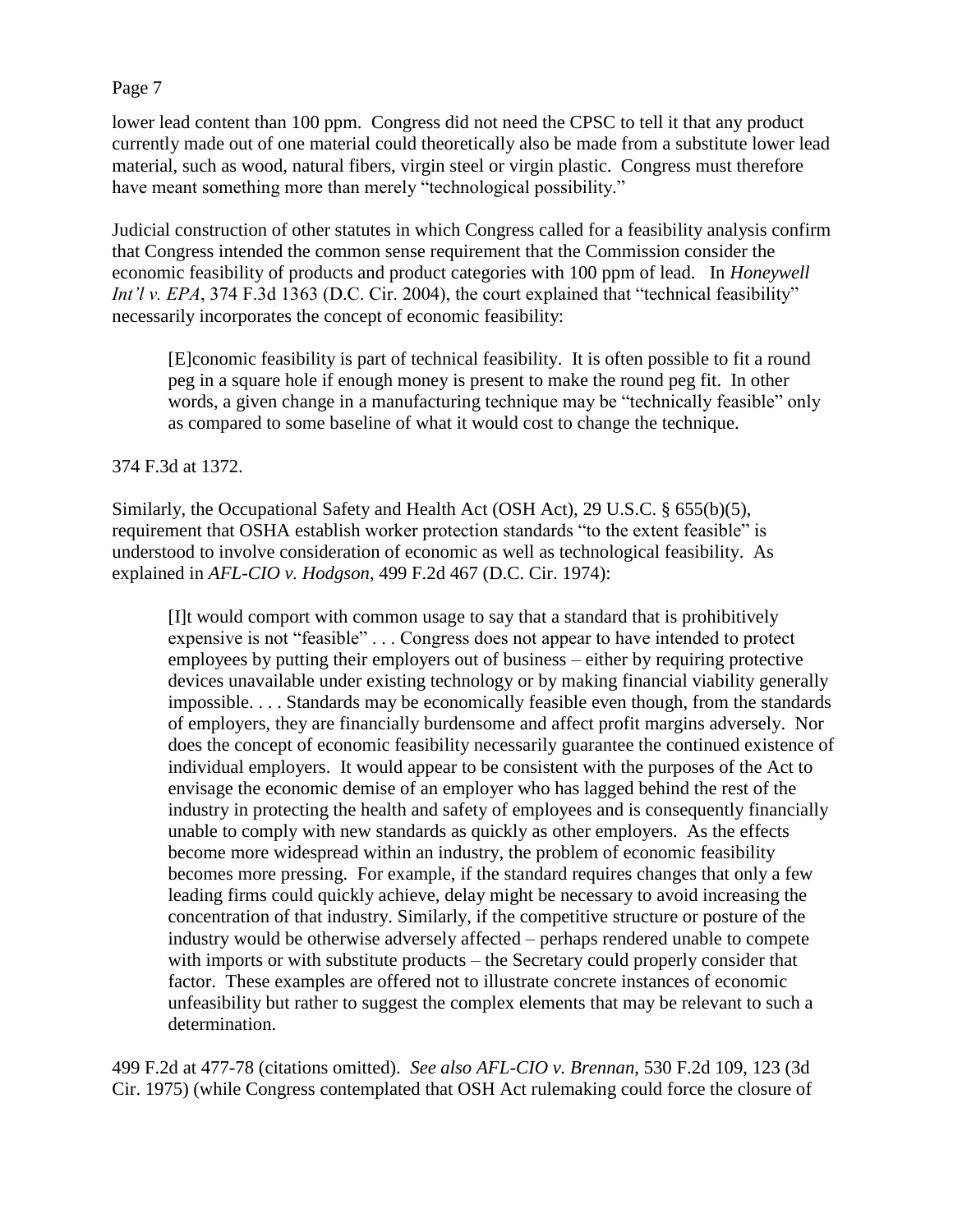marginal businesses unable to meet standards otherwise universally feasible, it did not permit "the [OSHA] Secretary to disregard the possibility of massive economic dislocation caused by an unreasonable standard. . . . [T]he Secretary may in the weighing process consider the economic consequences of his quasi-legislative standard-setting.").

While "feasibility" may not require a formal cost-benefit analysis to ensure that the costs of a new standard bear a reasonable relation to the benefits the standard would yield, it does require a "responsible prediction of what [the standard] would cost and its impact on production, employment, competition and prices." *Am. Textile Mfrs. Inst. v. Donovan*, 449 U.S. 490, 531 (1981).

# **The Majority's Decision Ignores Record Evidence Establishing that a 100 ppm Lead Limit is Not Economically Feasible for Some Products.**

As discussed above, the commercial availability of substitute materials is not relevant to establishing technological feasibility under CPSIA § 101(d)(1). However, it is arguably relevant to doing so under CPSIA  $\S$  101(d)(2), which provides that the 100 ppm limit is deemed technologically feasible with regard to a product or product category if "technology to comply with the limit is commercially available to manufacturers or is otherwise available within the common meaning of the term." But the evidence also does not support a finding that 100 ppm materials are "available" to substitute for materials currently used by manufacturers to meet the 300 ppm limit. This is because there is *no* evidentiary basis for concluding that (1) low-lead materials are available at an economically feasible cost for any product or product category; (2) materials offered for sale reliably contain the low-lead level specified; or (3) low lead materials are accessible to the manufacturers that would be required use them to reduce the lead content of their products.

# **The Impact of Cost Increases Was Not Adequately Considered**

The analytical approach taken by Commission staff and adopted by the Majority as its basis for concluding that there are no products or product categories for which 100 ppm of lead is not technologically feasible was cogently summarized as follows:

If the low-lead materials are available, but are available only at higher prices, then staff assumes that it is still technologically feasible to produce the low-lead children's products. Staff made this assumption because there is no economic basis for determining at what point a cost increase would make production not technologically feasible.

Staff Responses at 24-25.

This statement does not justify the Commission's failure to address the economic impact of setting a 100 ppm limit for lead. It is inconceivable that the Commission cannot identify *any*  point at which the cost of manufacturing a product would exceed the price at which a market could exist to purchase it. If such questions could not be answered, capitalism would not exist. The truth is that such questions are asked and answered every day by every manufacturer.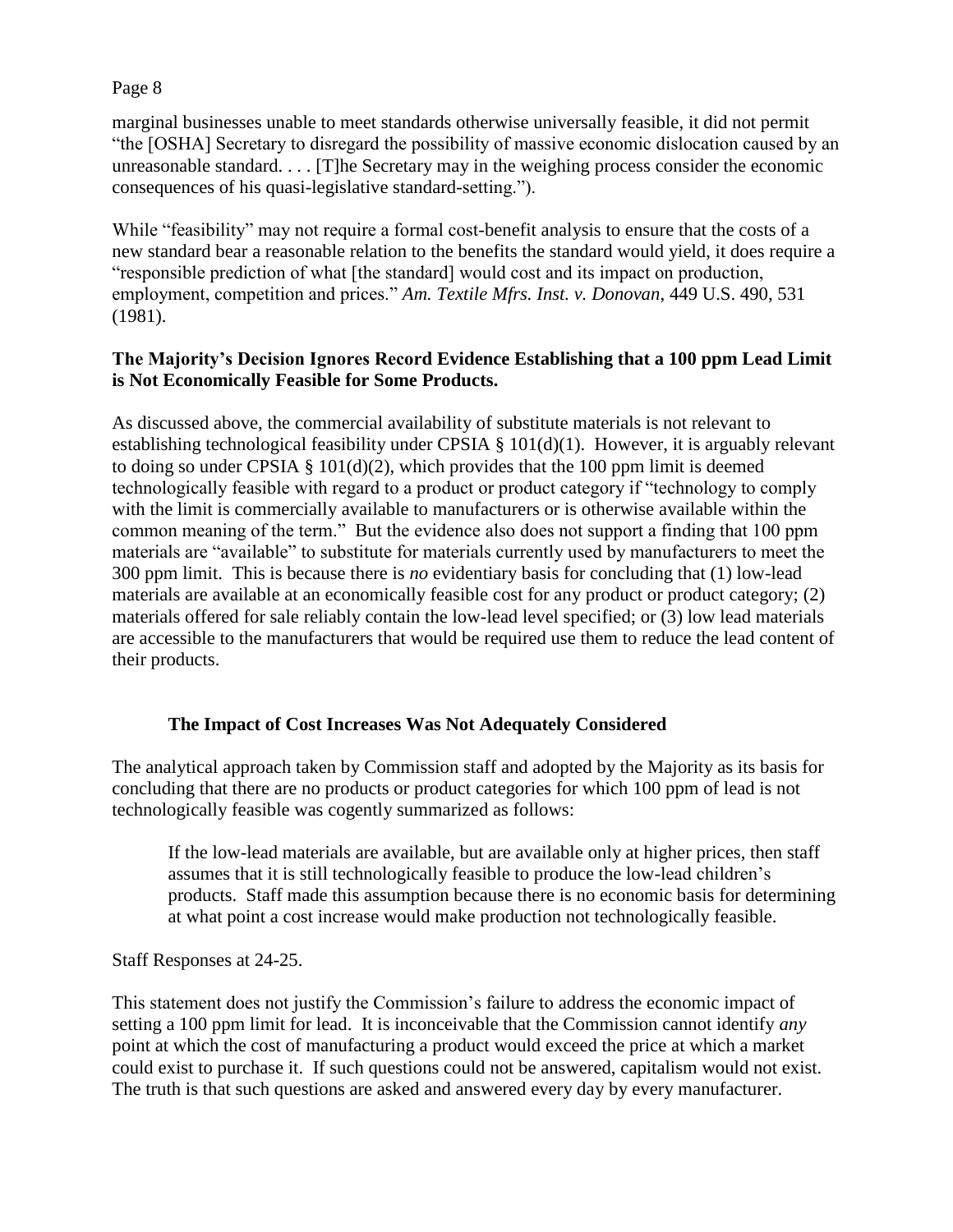Even if it were plausible that economists cannot identify in the abstract prohibitively high production costs, this Commission should at least know it when it sees it. And the Commission had before it evidence that the costs associated with a 100 ppm lead limit will be substantial and will drive products and businesses from the market. As reflected in the public record:

- The low-lead substitution materials necessary for products to meet the 100 ppm standard will be available only at higher prices, including "substantially more expensive" virgin steel, and virgin plastic with a price 50% to 100% higher than the recycled plastic currently used. (Briefing Package at 24-25)
- The price of complying materials will be higher also due to "the added constraint in the production process needed to ensure that trace lead amounts are less than 100 ppm" and "from the limited availability and lack of sufficiently developed distribution channels." (Briefing Package at 4)
- Increased testing variability at 100 ppm will cause compliant products to fail tests periodically, with "quite significant" economic implications, including a "costly" amount of testing necessary to ensure compliance, "needless scrapping of failing materials, as well as the potential for increased recalls." (Briefing Package at 29).
- As a result of these factors and others, "the 100 ppm lead content limit will increase the costs of producing children's products, and [ ] in some cases, these cost increases will be significant." (Staff Responses at 21)
- These increased costs may cause firms to "reduce the selection of children's products they manufacture", "exit the children's market", or "go out of business." (Briefing Package at 30)
- "[I]t is possible that a large proportion of firms might exit the market or market segment." (Staff Responses at 22)
- In this regard, 10 out of 40 manufacturers stopped producing youth bicycles after the 300 ppm limit went into effect, and as staff observed, "the 100 ppm lead limit is likely to reduce further the number of manufacturers that will produce these children's models." (Briefing Package at 27)
- Similarly, a number of ATV manufacturers have responded to the lower lead limits by no longer producing ATV's for the youth market. (Briefing Package at 28)
- And as staff observed, "costs will have relatively greater consequences for smaller manufacturers and artisans, who have less bargaining power with component suppliers, fewer technical resources, smaller production runs to spread testing costs over, and smaller product lines." (Briefing Package at 30)
- The resulting price increases to consumers attributable to these higher manufacturing costs "could be significant" and staff expects a "reduction in the production of products for the children's market." (Briefing Package at 29-30)
- Although not addressed by staff, the reduction in competitive manufacturers and products is also likely to contribute to higher prices when a smaller number of players control a greater proportion of the market. *See Hodgson*, 499 F.2d at 478 ("if the standard requires changes that only a few leading firms could quickly achieve, delay might be necessary to avoid increasing the concentration of that industry").
- Finally, the costs associated with the loss of inventory that does not comply with the 100 ppm standard "could be substantial." (Briefing Package at 30)

# Page 9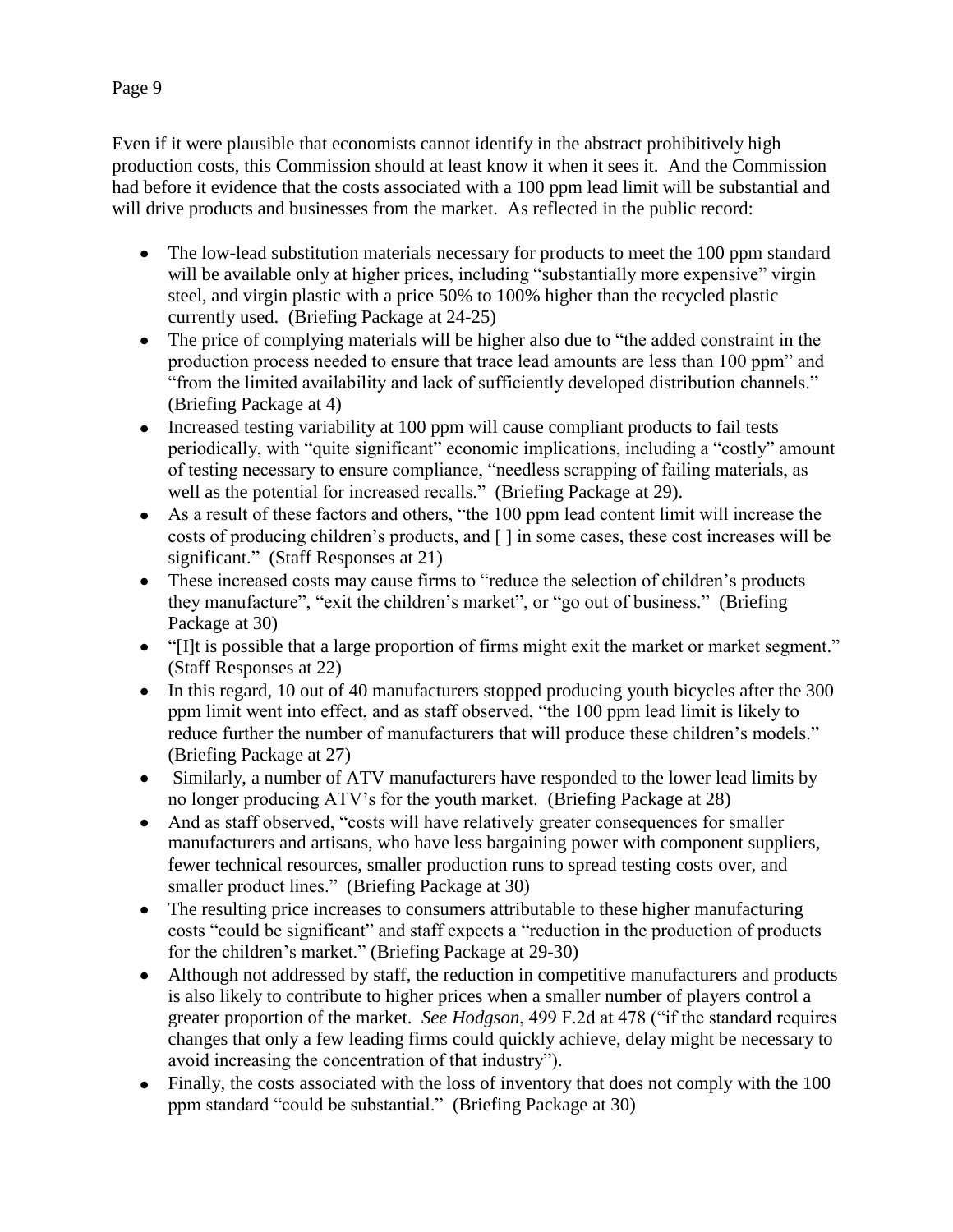• In sum, staff concluded that "while producing the more costly products with low-lead materials may be `technologically feasible,' such production may not always be `economically feasible.' That is, a determination of technological feasibility does not necessarily mean that manufacturers will remain in the market." (Staff Responses at 22)

I believe this evidence is alone sufficient to establish that the 100 ppm limit is not technologically feasible. The Majority, on the other hand, objects that there is insufficient quantitative data to convince them that the cost of compliance renders the 100 ppm limit not technologically feasible for any product or product category. But even assuming the Majority's argument has merit, the Commission should not lightly rely on the absence of evidence, given the uncommon approach taken by Congress in CPSIA § 101. As discussed above, Congress charged the CPSC with ensuring that it could not prove a negative before setting a limit of 100 ppm. That imposed on the Commission an obligation to do more than passively await evidence. Once on notice of a substantial issue regarding the economic viability of products and the companies that manufacture them if the standard went to 100 ppm, the Commission had an affirmative duty to gather enough evidence to make an informed decision.

Staff instead concedes that in numerous instances, it identified substantial financial impediments to a 100 ppm standard, and failed to obtain the additional information necessary to quantify the scope of the problem:

- "We did not investigate the price differential between metals with 300 ppm and 100 ppm." (Staff Responses at 11)
- "Our research into the availability of brasses with less than 100 ppm lead did not include price comparisons for the same material with less than 300 ppm lead." (Staff Responses at 13)
- Meeting 100 ppm for plastics may require the use of virgin plastic, virgin plastic costs  $\bullet$ 50-100% more than recycled plastic, but staff cannot estimate the cost of requiring plastics used in children's products to have no more than 100 ppm of lead (Briefing Package at 24 and Staff Responses at 19)
- The estimate in the Briefing package that 100 ppm brass will cost 10% more than other brass alloys "was meant to serve as an estimate of a minimum cost impact. It is not possible to predict an upper boundary or a range, given available information." (Staff Reponses at 20)
- Notwithstanding the large percentage of toys manufactured in China and staff's recognition that "the price premium for low-lead materials may also vary from the price premium in the U.S. market", "staff did not directly contact any Asian manufacturers who might produce low-lead materials." (Staff Responses at 20)
- Due to "time constraints", staff "did not follow up with" manufactures who reported that  $\bullet$ complying with a 100 ppm lead standard will involve additional costs "to try to obtain quantitative cost information or to determine specifically how the percentage increases in the costs of particular components might impact the overall cost of manufacturing children's products." (Staff Responses at 21)
- Despite recognizing that "relatively little information was provided on compliance costs for toys and juvenile products," and generally concluding that "the cost increases may be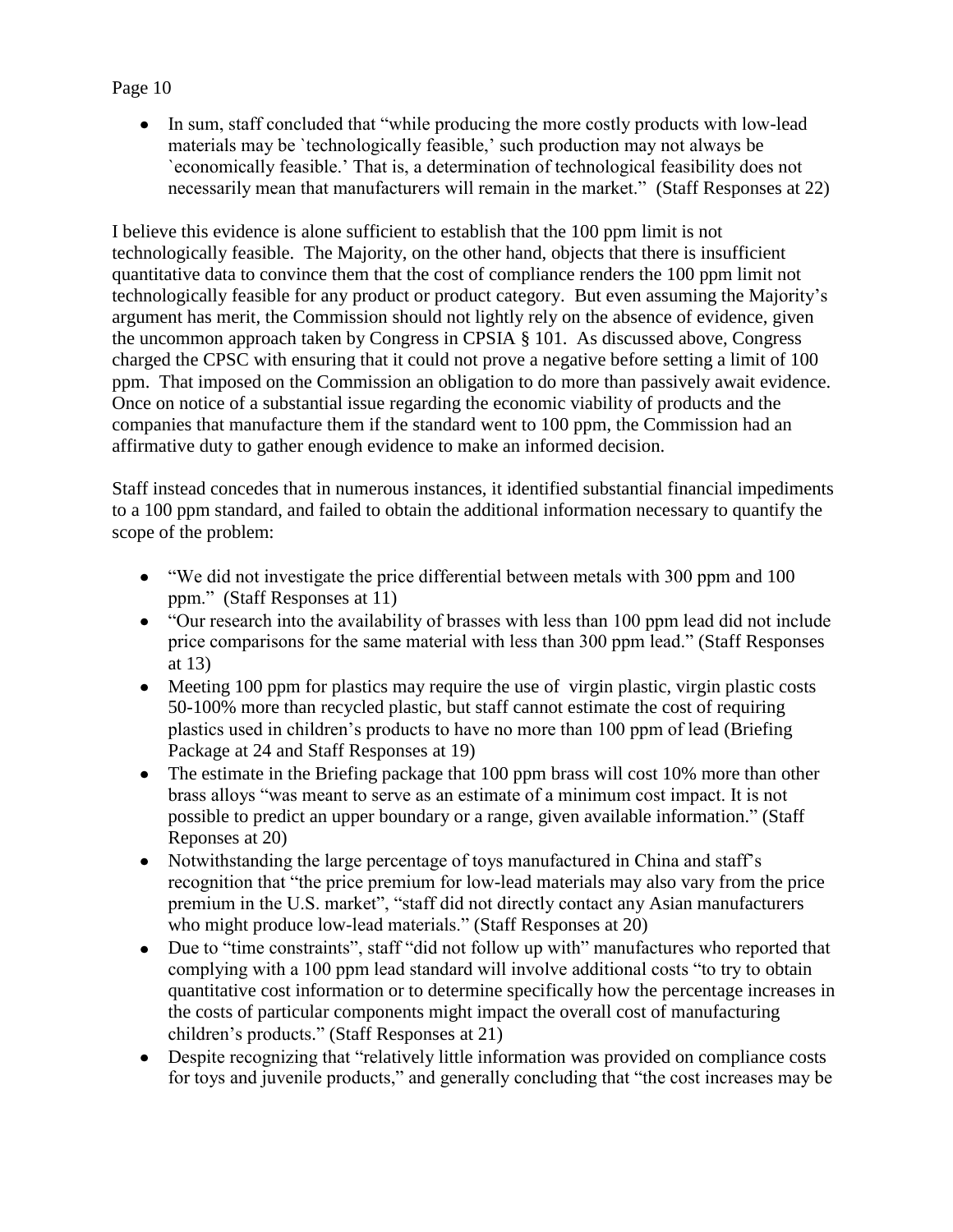substantial," staff "did not seek additional information regarding the compliance costs for specific toys and juvenile products." (Staff Responses at 22)

("A price premium for aluminum guaranteed to have less than 100 ppm of lead content was not determined." (Staff Responses at 23)

And in the absence of data regarding the price differentials for substitute materials, staff could obviously make no findings concerning the aggregate costs to the economy as a whole. *See*  Briefing Package 29 ("On the basis of current information, it is not possible to quantify the aggregate economic impacts of imposing the 100 ppm lead content limit."). Yet the nature of the information necessary to quantify the costs associated with a 100 ppm limit for particular products and in the aggregate is not a mystery. As staff explained:

A detailed estimate of the aggregate economic impacts of the 100 ppm lead content limit would require, among other things, information on the number of manufacturers of children's products; information on the number and types of children's products they produce (e.g., toys, clothing); an understanding of how the production processes will change for each of these products when the requirement for lead content changes from 300 ppm to 100 ppm; and the amount and costs of the types of low-lead inputs that would need to be substituted into these children's products.

# Staff Responses at 1.

I have no doubt as to the accuracy of staff's estimate that obtaining this information would require conducting a broad survey of manufacturers and "would be time consuming and expensive." Staff's Responses at 23. Perhaps that is why Congress gave the Commission three years within which to make its determination. In my view, the one-time cost to the Commission of developing an adequate record and undertaking a thorough analysis would have been justified by the permanent savings to the economy and the individuals who would have retained their businesses and jobs had the Commission ultimately concluded that the costs of compliance made 100 ppm not technologically feasible for even a small fraction of children's products.

# **The Majority Erroneously Equates a "Stated Willingness" to Sell a Substitute Low-Lead Material with the Material's "Commercial Availability."**

Even removing cost from the equation, there remains insufficient evidence to support the Majority's conclusion that low-lead materials are "commercially available" in the marketplace to substitute for currently used materials with over 100 ppm of lead. In order for a substitute lowlead material to be available in any meaningful sense, it must (1) reliably contain the low-lead level specified and (2) be accessible to the manufacturers that would use it to reduce the lead content of their products. The evidence presented by staff and relied upon by the Majority does not support a finding that either is satisfied.

Commission staff made no effort to determine the reliability of representations made by materials suppliers that they had low-lead materials available for sale. For instance, staff did not inquire whether low-lead materials offered by suppliers had been tested by accredited third-party testing laboratories. Staff Responses at 11. Nor did the Commission actually obtain and test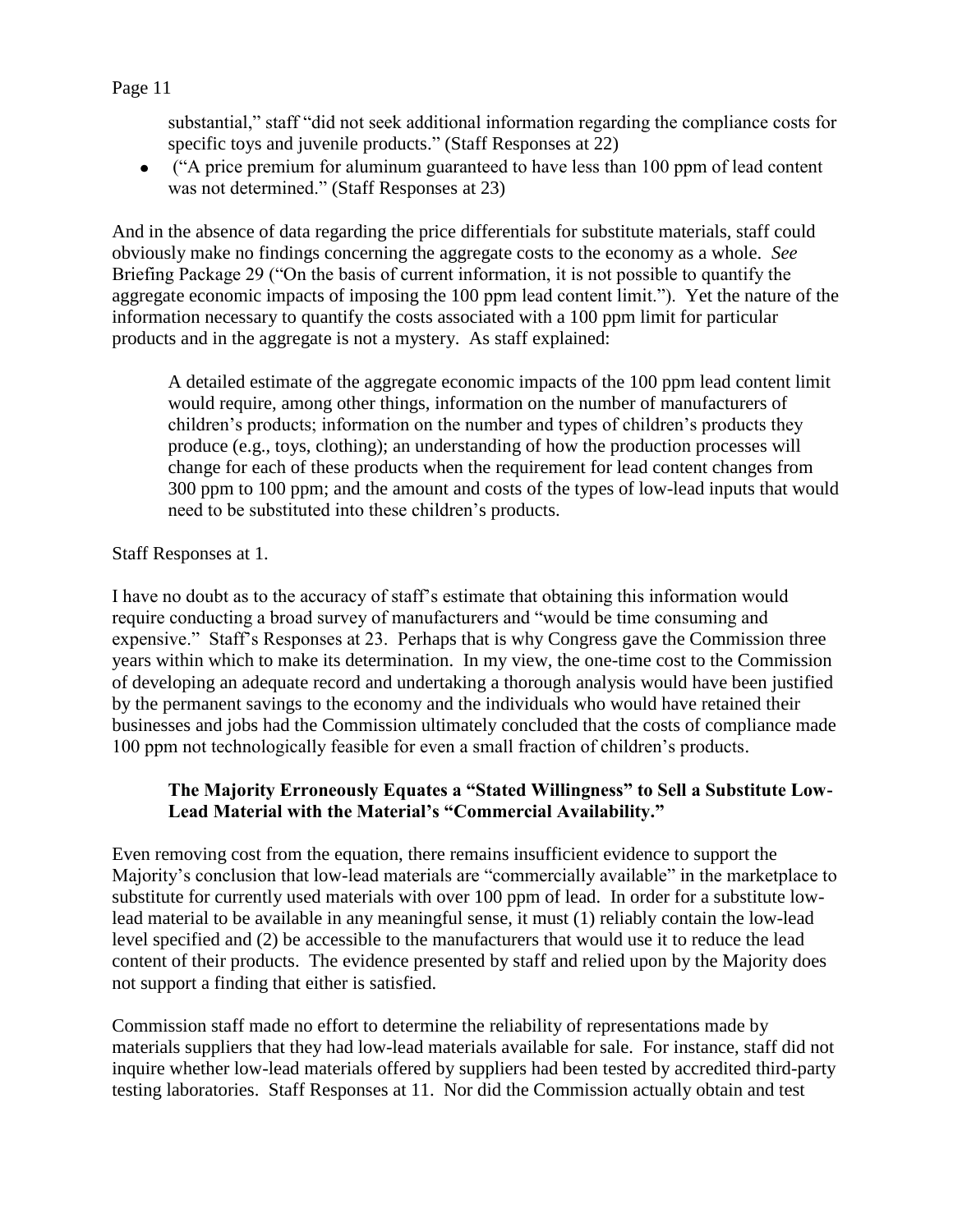itself any materials represented by suppliers to be at or below 100 ppm of lead. Rather, low-lead materials were deemed "available" if a supplier was willing to quote a price over the phone, or even via the internet on a Chinese website.

In contrast to the Commission, children's products manufacturers have actual experience ordering, receiving, and testing materials specified by suppliers as meeting a 100 ppm lead standard. And they informed the Commission through comments that such materials did not reliably test at or below 100 ppm. *See* Comment 11 (presenting data showing that a statistically significant percentage of materials specified to be below 100 ppm fail the 100 ppm standard); Comment 3 (reporting that notwithstanding material supplier's report showing lead levels far below 100 ppm, the supplier refused to guarantee that all of the material sold would be compliant); Comment 15 (reporting that "low-lead" materials used in manufacturing children's jewelry result in finished products that do not consistently test at or below 100 ppm).

Regardless of whether reliable low-lead substitute materials are to some extent "available" in the marketplace, Commission staff acknowledges repeatedly that it has no evidence upon which to base a finding that the materials can be obtained by the manufacturers that would be required to use them in order to meet a 100 ppm standard. According to staff, "low-lead metal alloys that can replace alloys that would typically contain lead for functional purposes are also available, although access to these materials, especially for smaller businesses, is less certain." Briefing Package at 4. Staff further concluded that "the presence in commerce of low lead metals does not guarantee their continuous availability to manufacturers, particularly small manufacturers." Briefing Package at 6. For plastics, staff obtained no information regarding the amount of recycled plastic currently used in children's products, or the proportion of recycled plastic that is above 100 ppm of lead. Briefing Package at 24. It therefore cannot even estimate the demand for virgin plastic, let alone determine whether there is adequate supply to meet that demand.

While the Briefing Package reflects that access to low lead metal alloys is uncertain for all manufacturers, their availability to small manufacturers is particularly problematic. As staff explains, "larger manufacturers may be able to leverage their buying power and obtain greater access" to low lead metal alloys, and smaller manufacturers may be unable to meet minimum order size requirements that range from a few thousand pounds to many tons. Briefing Package at 18-19. But rather than recognize that complying materials cannot reasonably be considered "commercially available" under these circumstances, staff posits unrealistic scenarios to address the need for "alternative means of acquiring compliant metals." Staff thus suggests that small manufacturers enter into long term contracts or pool their material requirements with other small manufacturers into a single order. Briefing Package at 19. But staff never even "investigate[d] whether metals suppliers would be willing to enter into" such agreements. Staff Responses at 14. Nor was any consideration given to the logistical problems associated with multiple, geographically diverse manufacturers sharing a single order of materials, or a single manufacturer projecting its materials needs far enough into the future to risk committing to a large volume purchase agreement. For some manufacturers, this statement alone must have been a "laugh out loud" moment. Its absurdity is compounded by the fact that small manufacturers do not even fabricate many components, such as plastic tubing or metal wiring. They purchase premade components, and the Commission has no evidence to suggest such components are available in low lead specifications, or that it is realistic to believe they ever will be.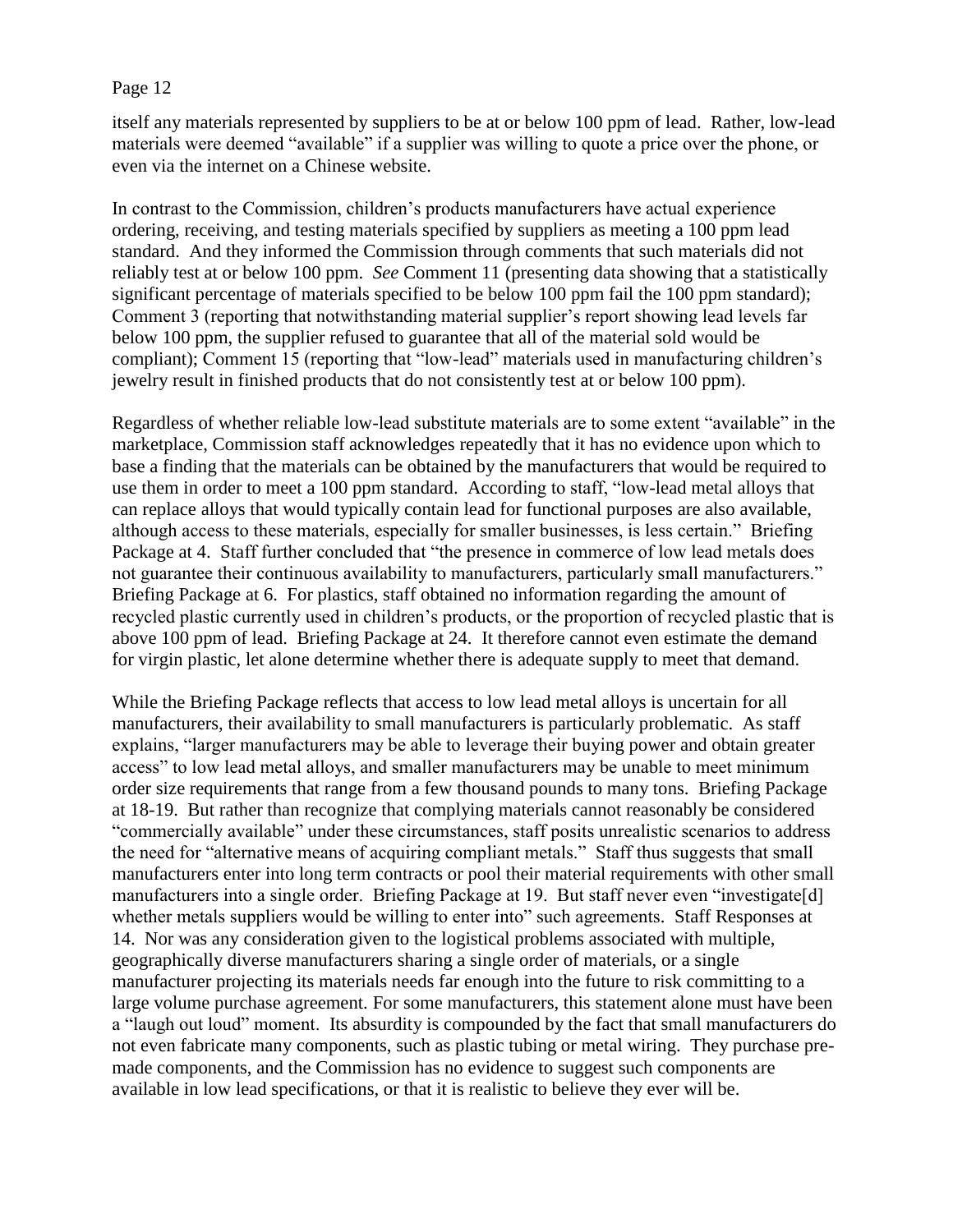This is the real world, not a brain storming experiment. If materials that consistently and reliably test at or below 100 ppm are not available as needed and when needed by children's product manufacturers, they cannot be deemed "available" for purposes of complying with the 100 ppm lead limit.

# **The Majority's Conclusion That There is No Product or Product Category for Which 100 ppm is Not Technologically Feasible Failed to Account for Testing Variability**

The Commission can impose and enforce a 100 ppm lead standard for children's products only if products that meet the standard can reliably and consistently pass lab tests measuring lead content of 100 ppm. Otherwise, *the same products* that pass lead content tests in a third party lab and are certified as compliant can fail subsequent tests conducted by the CPSC and be turned back at the border or destroyed. No rational business owner would be willing to take that chance with the capital investment required to manufacture and export a line of children's products. And Congress could not have intended the CPSC to set a standard that would inject such uncertainty into the children's product market.

But that is precisely the system the Majority's decision creates. There is overwhelming evidence that substantial testing variability exists for both metals and plastics. *See* The Technological Feasibility of Reducing Lead Content to 100 ppm: Compliance Data (6/29/2011) at 4-9 (reporting widely divergent test results for the same samples and subsamples); Briefing Package at 29 ("the reported variations in testing suggest that fully compliant products or components are likely to fail tests periodically, even though they actually comply with the legal limits"). The Commission's technical experts also concluded that there is an irreducible minimum variability in lead content test results of 15%. Staff Responses at 15 (random variability in testing accounts for 10% and interlaboratory error accounts for an additional 5%). As a result, a product must have a lead content of no more than 87 ppm in order to reliably and consistently pass testing to satisfy a 100 ppm limit  $(87 + (87 \text{ X} \cdot 15) = 100.05)$ . And that in turn means that an 87 ppm lead limit must be both technologically possible *and* economically feasible before the 100 ppm limit could be found to be technologically feasible.

Neither conclusion is supported by the evidence before the Commission. Indeed, the Commission did not even attempt to learn whether there are children's products currently on the market, or potential substitute materials for those currently used in children's products, with 87 ppm or less of lead. *See* Staff Responses, at 16 ("we did not try to ascertain the availability of materials at concentrations below 100 ppm").

Nonetheless, the Commission was well aware that some children's products would be unable to achieve the lower lead level necessary to ensure consistent and reliable passing results at under a 100 ppm standard. As the Briefing Package explains:

The Testing variability means that ensuring compliance with the 100 ppm limit may require that lead in components or products are, in fact, significantly below the limit. Levels significantly below the limit may not be technologically feasible for some products.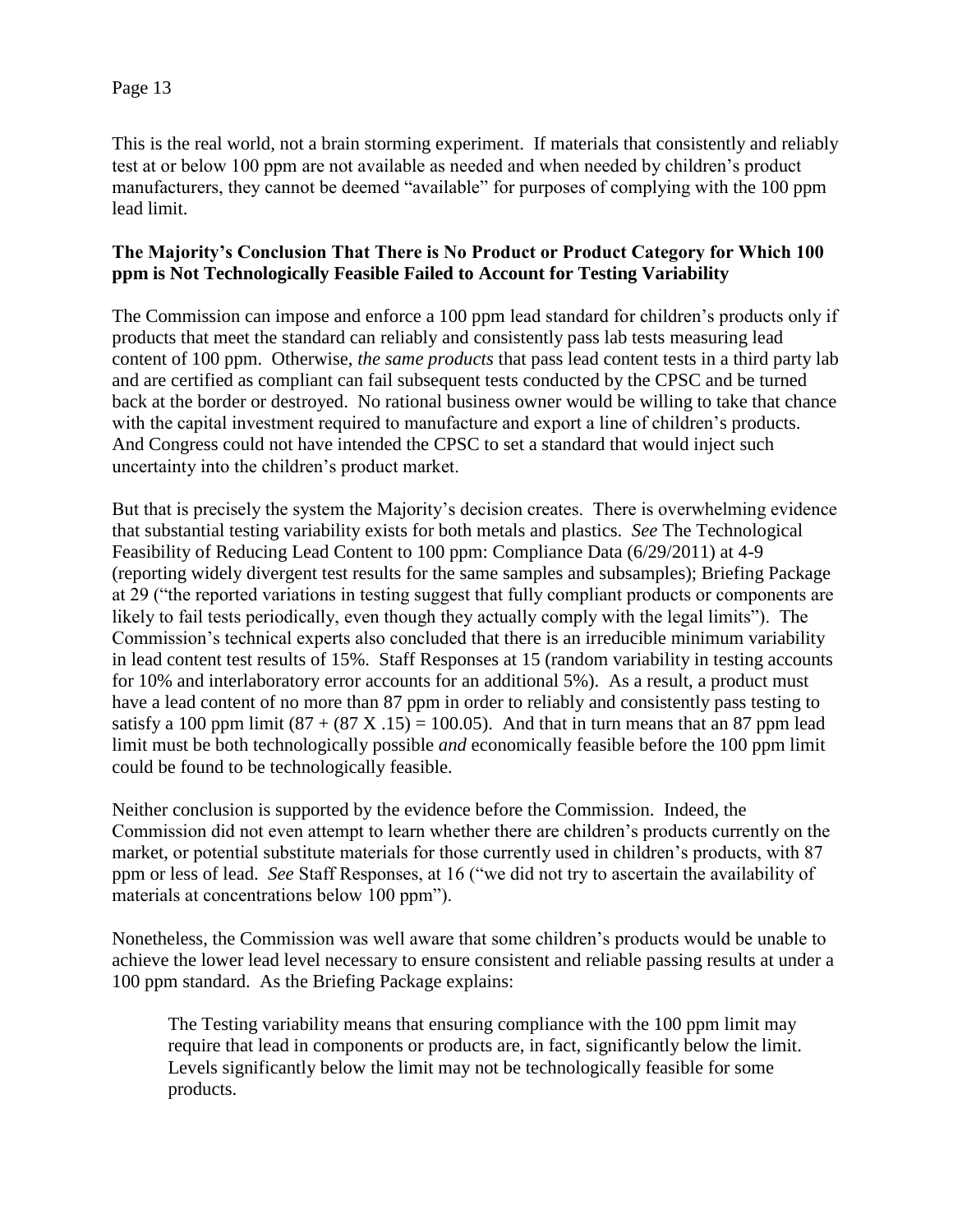Briefing Package at 29. *See also* Compliance Data Memo at 9 ("ensuring compliance with the 100 ppm limit may require that lead in components or products is sufficiently below the limit to account for expected quality control variability"). These facts are not compatible with the Majority's conclusion that there are no products or product categories for which a 100 ppm lead limit is not technologically feasible.

# **The Commission's Petition Procedures are Not a Realistic Avenue for Manufacturer's Seeking Relief from the Majority's Decision**

During the public vote on the 100 ppm determination, the Majority suggested that its decision was not the final word on the technological feasibility of achieving 100 ppm of lead for all children's products and children's product categories, because manufacturers will always have the option to petition the Commission for an exemption. Even if this were a plausible avenue of relief, it turns Congress' directive on its head. The Commission is obligated *now* to determine if there are any products for which 100 ppm is not technologically feasible. It cannot kick that can down the road by failing to do the hard work necessary, and instead, hoping that manufacturers who are wrongly swept up in the new standard can reach the Commission before going under.

But more importantly, petitioning the Commission is not a realistic means of redress. The Commission has a detailed and complex rule governing the petitioning process. Many entities seeking relief under its requirements fail to satisfy the prerequisites even to have their entreaty docketed as a "petition." Such requests for relief have little chance of success. Those parties with the means and sophistication to engage a lawyer and technical experts may succeed in preparing a petition that overcomes that initial hurdle. But we have been told by parties who have done so that the effort can cost \$50,000 or more. A small company facing bankruptcy because it is not technologically feasible for its products to meet the 100 ppm standard is unlikely to be in a position to incur that expense. So the manufacturers for whom the avenue of relief is essential, are the ones least able to invoke it.

In any event, even parties who succeed in getting a petition docketed by the Commission face uncertain prospects at best. Given the Majority's rationale for determining that there is no product or product category for which 100 ppm is not technologically feasible, it is hard to imagine how they would reach a different conclusion for any particular petitioner's product. They have already ruled out considering economic feasibility, and are unmoved by the prospects of business failures and products leaving the market. Proof that a product could have minimal effect on public health would also be irrelevant to the Majority – that fact is already before the Commission and had no impact. The Commission's record addressing petitions for exemptions from the lead standards under CPSIA  $\S$  101(b)(1)(A) is also instructive. None have been granted.

Based on these facts, it would be difficult to understand why any manufacturer would waste their limited resources petitioning the agency for an exemption from the 100 ppm standard. While paying lip service to this chimera of relief may help the Majority to sell its irrational decision to an understandably skeptical White House, it surely provides no solace to those businesses who will be brought down by it.